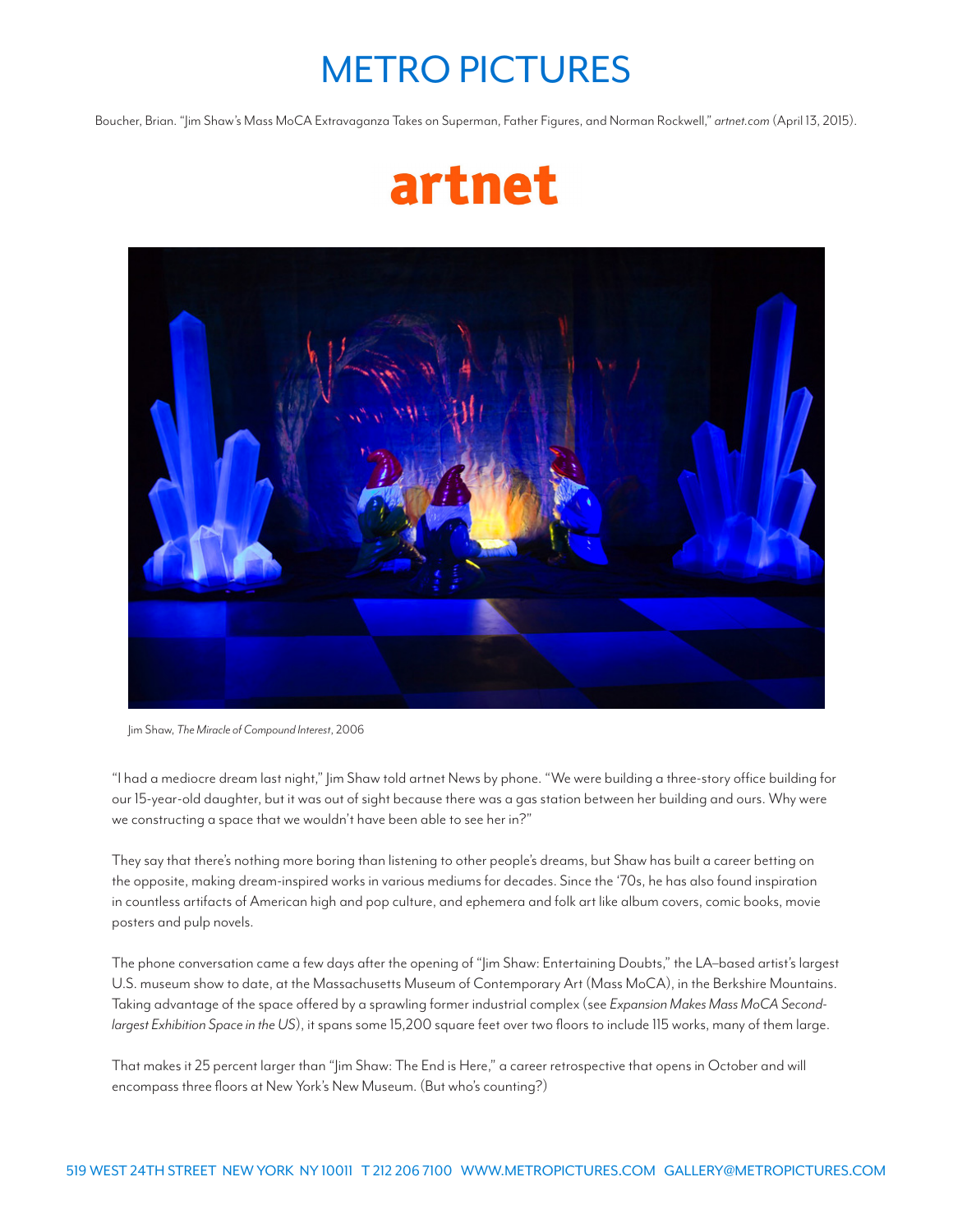

Jim Shaw, *Mississippi River Mural*, 2013

Among the first works to greet the viewer are giant painted banners that resemble stage backdrops, recalling Shaw's longtime dream of composing a prog-rock opera inspired by models like the band Yes. The one facing the entrance shows an assortment of retro women's wigs floating in midair before a desert landscape. Other wigs swirl inside a washing machine, referring to his as-yet-unrealized rock opera *The Rinse Cycle*, a tongue-in-cheek reference to Wagner's *Ring Cycle*.

The work also refers to an entire fictional religion Shaw conceived, Oism, based on religions and cults from Mormonism to Scientology. Oism was supposedly founded by Annie O'Wooton in the 1840s and centers on a virgin who gave birth to herself at the dawn of history. But while Oism might seem purely like a jab at religious belief, Shaw said it's more nuanced than that. "It's hard to be ironic and sincere at the same time but I try to be," Shaw said.

## **William Blake, Mike Kelley, Superman**

Just as Shaw draws on his own actual dreams, he also gets inspiration from the more visionary sort of dreamer. A number of works on paper riff on works by the great English artist William Blake, translating his iconic images into comic book–style scenes in the manner of artist Wayne Boring. Blake's *Elohim Creating Adam* (1795–1805) gets the Superman treatment in *Blake/Boring*, in which the superhero is forced out of the spiritual realm and into physical existence—the moment that Blake pinpoints as the fall from grace.

Another high-low cross-fertilization takes place in a set of banners depicting Superman plummeting through the air and then sprawled on the ground. The central image shows him in the pose of the so-called Icarus logo used for Led Zeppelin's record label, Swan Song. That image, in turn, is based on a work of fine art: William Rimmer's 1869–1870 drawing *Evening (The Fall of Day)*, and thus serves as a great example of the exchange between high and low.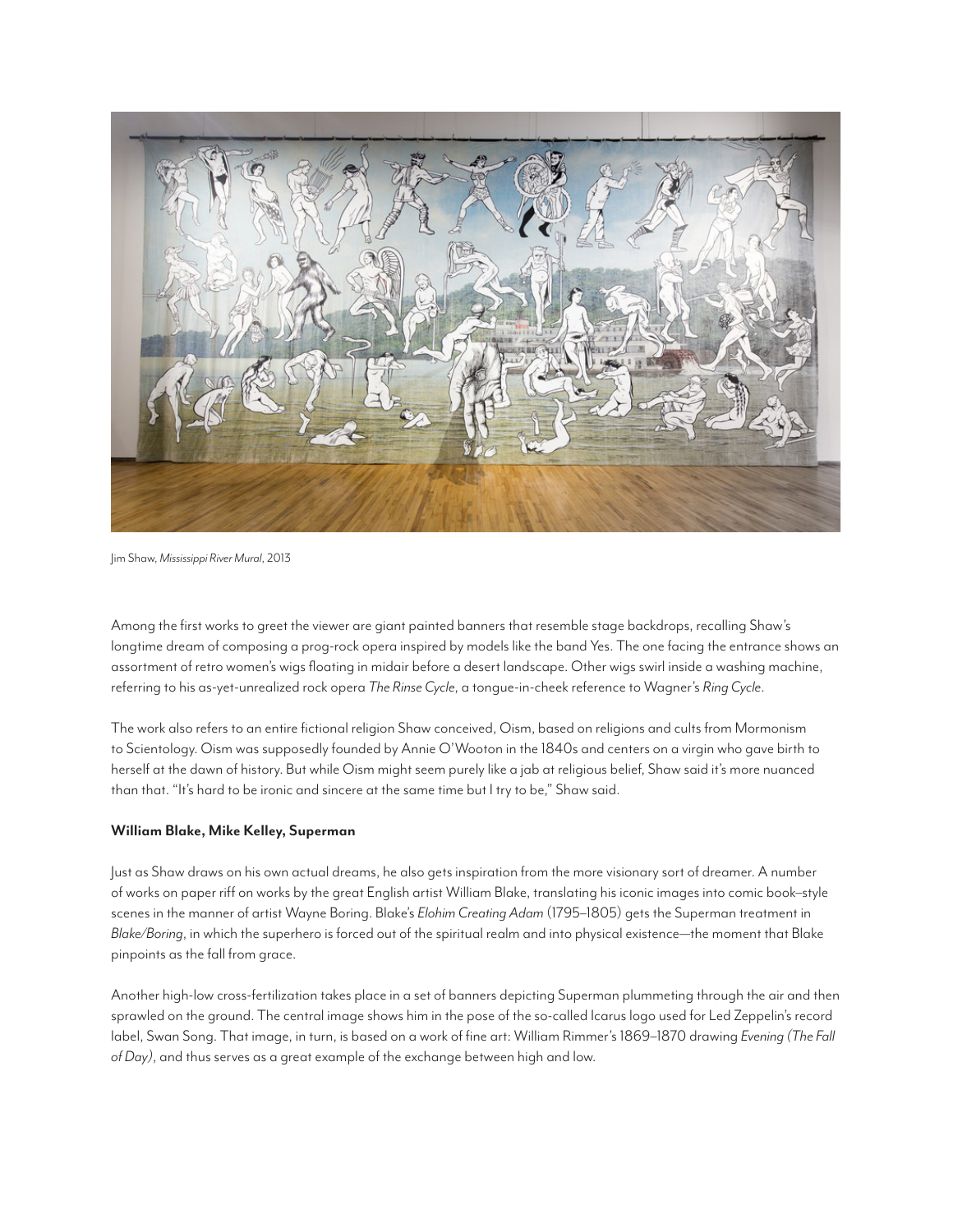

Jim Shaw, *The Issue of My Loins*, 2015

The intermingling reflects the way Shaw consumed visual culture while growing up in Michigan. "I got all my information through reproductions, whether those were Frank Frazzetta covers for comic magazines or Wallace Wood comic books or Pop art or Surrealism," he said. "It all seems very similar when you look at it at that scale."

Shaw formed the legendary band Destroy All Monsters with his fellow Michigan native and artist Mike Kelley, who committed suicide in 2012. "His spirit lingers on and certainly informs my ways of thinking," Shaw said. "He had an encyclopedic knowledge of art history, whereas I have the children's encyclopedia version."

Kelley, too, mined pop culture and had a Superman fixation, though Shaw sees a distinction. "My use of Superman is about a father figure and a place to project what you might call a castration complex, which I would call the loss of power complex, and a place of pervertedly stunted emotion. I think his was more a form of strange, ironic nostalgia."

## **Father Figures, Norman Rockwell, and the Family Jewels**

One small gallery features a rich and funny exploration of Shaw's artistic family heritage though the vehicle of the compromised superhero.

After Shaw's father died recently and he was clearing out the house, Shaw discovered, to his suprise, extensive exchanges with the Famous Artists School, a correspondence course that counted Norman Rockwell as an early supporter and faculty member. Shaw had no idea his father had taken the courses. Numerous drawings by Shaw's father are on view, often with overlays and notes by instructors ("Look for more variety in your use of line. Thick and thin lines offer contrast for instance"). Lengthy typed letters from instructors to Shaw père are also on view.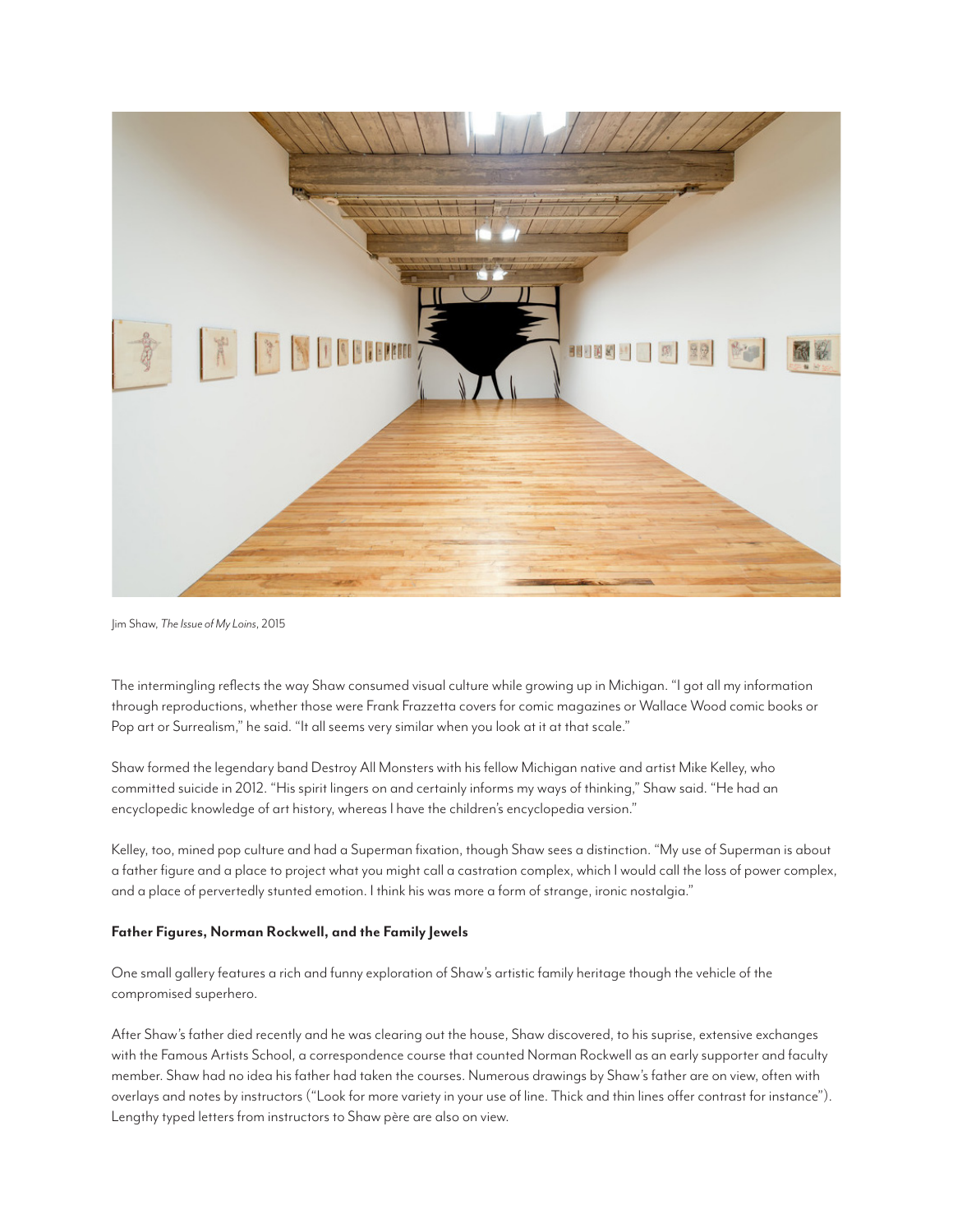

Jim Shaw, *The Issue of My Loins*, 2015

Shaw's grandfather, he told artnet News, was a commercial artist, his father a package designer. Both men also painted watercolors, the elder with better results, he said.

"My father felt competitive with his father and also with me," Shaw said. As for the fulsome criticism of work Shaw deems pretty good, he said of the piece, "It's a commentary on the need of schools to change people whether they need it or not." (Art schools also came in for skeptical treatment in Kelley's work.)

The drawings and letters line a gallery at whose end is a full wall devoted to a rendition of Superman's crotch, titled *The Issue of My Loins*. As museumgoers draw close to the wall, it becomes clear that they're not looking at a wall painting, as it originally appears; in fact, the black mass representing Superman's crotch is cut out of the wall, which is backed by a dark alcove in which rest several glowing crystals that represent various forms of Kryptonite. They're right near where Superman's testicles would be.

You have the feeling of being hit over the head in the best possible way by this encapsulation of oedipal competition, paternal weakness, and multigenerational artistic striving.

## **Dan Quayle, Barbara Bush, Christopher Wool**

Other parts of the show are more lighthearted. Several paintings depict a dream involving a former vice president. The title, in part: *Dream Object ("A later room contains murals of Dan Quayle glad handling rich white people at an art opening and now I'm Paul Drake (from 'Perry Mason') and a Sandy Duncan like woman gloms onto me.).* One of the canvases shows a gallerygoer studying a painting that reads "sad dad/bad had" in black on a white ground, à la Christopher Wool. Also on the theme of public figures, a nearby sculpture depicts Barbara Bush at the center of a shrub-shaped burst of flame—a burning Bush.